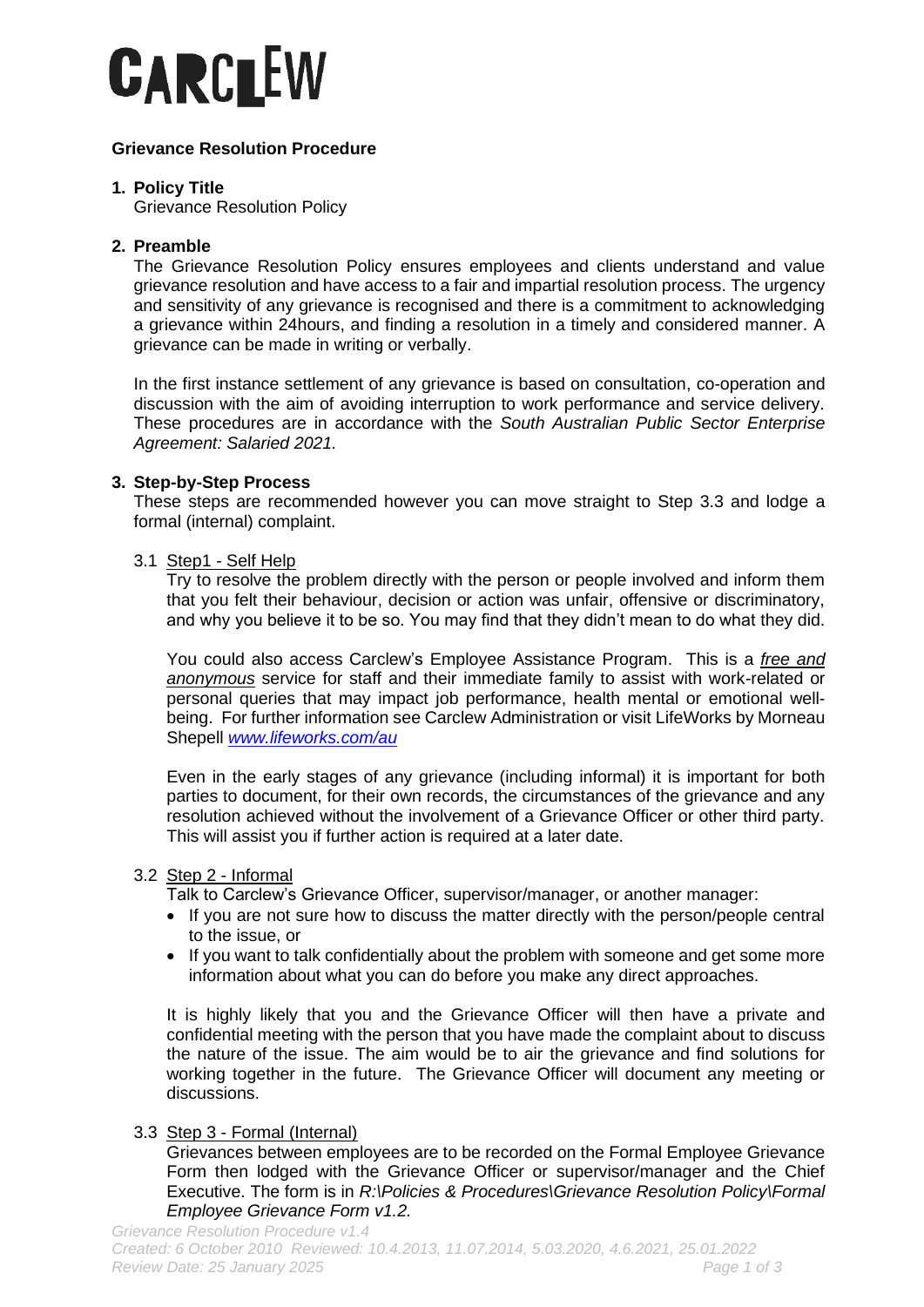If your grievance involves the Chief Executive, give the form to the Chair of the Carclew Board.

The Formal Employee Grievance Form asks you to provide exact details of your allegations:

- An indication of the date, time and detailed description of the incident or incidents.
- Who your grievance is with, why you have a grievance, naming any possible witnesses to the behaviour in question.
- Indicate any previous action taken to resolve the problem and any action that is being sought at the time of writing.

It is likely that this will lead to a process of mediation. Mediation must be voluntary and requires the commitment of both parties. The mediator will be an impartial person selected and agreed to by both parties from within Carclew or an independent person.

If all parties are satisfied after mediation then all involved will be asked to sign a mutually agreed 'confidentiality agreement'.

If either party is not satisfied with the resolution the grievance can be taken to the Chief Executive.

## 3.4 Step 4 - Formal (External)

If you are still unhappy, you can get further advice from a relevant external agency, such as:

- Employee Assistance Program (if you have not already accessed)
- The South Australian Equal Opportunity Commission
- Workplace Services
- Union (if you are a member)

#### 3.5 Evaluation

A Carclew Grievance Officer will follow up to ensure a satisfactory result for those involved regarding re-occurrences, and their frequency and nature if they occur.

#### 3.6 Grievances from clients and stakeholders

Grievances and complaints received from clients and stakeholders will be handled as above: Steps 3.1 - 3.5.

#### 3.7 Grievance or Complaints involving children

Any grievance or complaint that is made and involves a child or young person cannot be dealt with informally. Consult with Carclew Grievance Officer in the first instance who will escalate the complaint appropriately. You may also need to consult the Department for Child Protection (DCP) Child Abuse Report Line (CARL) on 13 14 78. *For further information refer to Carclew Child Safe Environment Policy.*

#### 3.8 Anonymous grievance

You can make an anonymous complaint to the Grievance Officer or Chief Executive and your identity will be kept confidential. However, this may limit the organisation's ability to resolve the issue.

## 3.9 Possible Outcomes

If the grievance or complaint is well founded, possible outcomes are:

- A written apology
- Counselling
- An official warning
- Changes to duties, and/or appropriate training and/or monitoring their behaviour